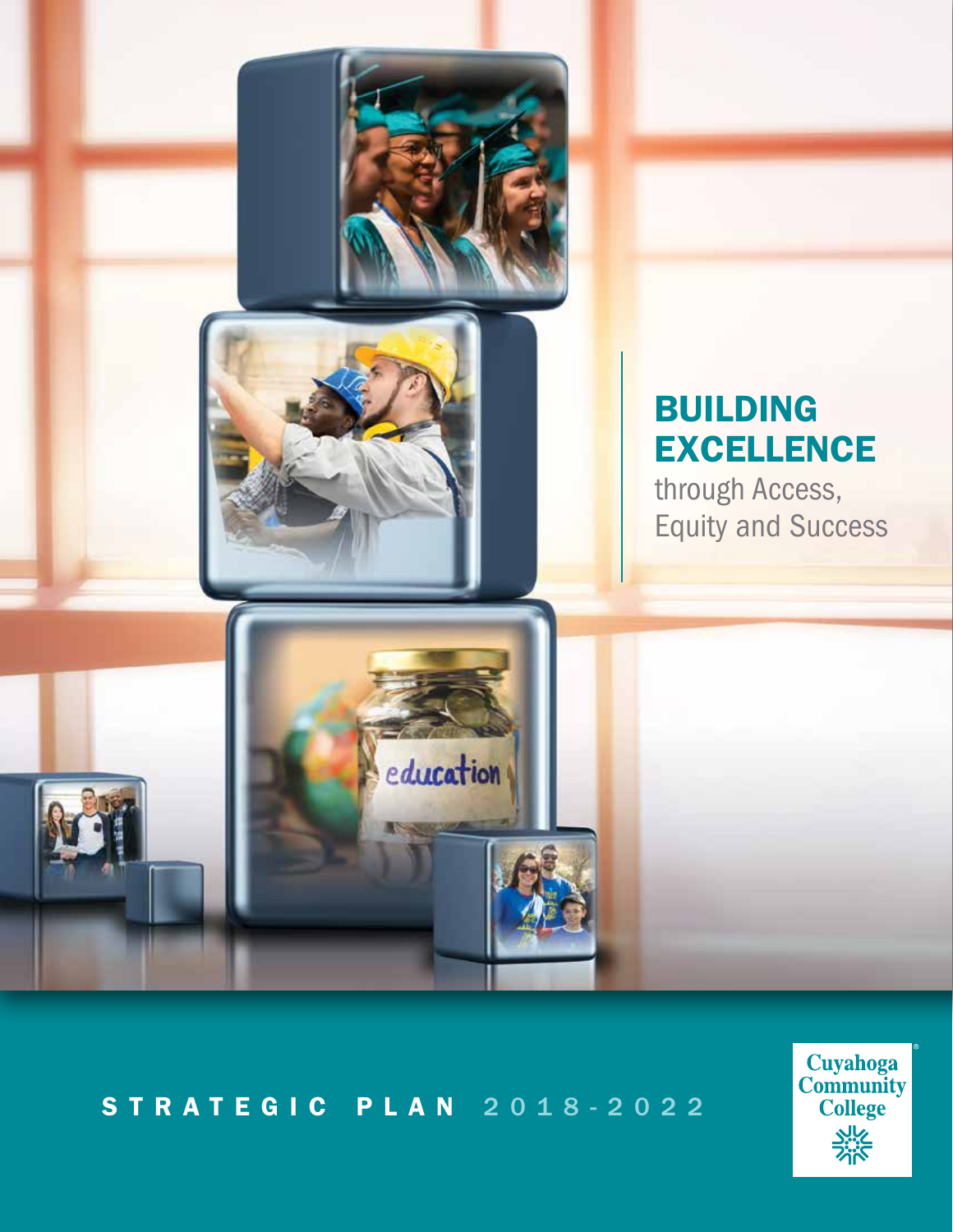# MISSION, VISION AND VALUES

Cuyahoga Community College (Tri-C®) is committed to an educational mission for the benefit of the community. Along with the College's vision and values, the mission informs everything the institution undertakes and provides continuity throughout changing times and circumstances.

# MISSION

To provide high-quality, accessible and affordable educational opportunities and services — including university transfer, technical and lifelong learning programs — that promote individual development and improve the overall quality of life in a multicultural community.

### **VISION**

Cuyahoga Community College will be recognized as an exemplary teaching and learning community that fosters service and student success. The College will be a valued resource and leader in academic quality, cultural enrichment and economic development characterized by continuous improvement, innovation and community responsiveness.

# VALUES

To successfully fulfill the mission and vision, Cuyahoga Community College is consciously committed to diversity, integrity, academic excellence and the achievement of individual and institutional goals. We are dedicated to building trust, respect and confidence among our colleagues, students and the community.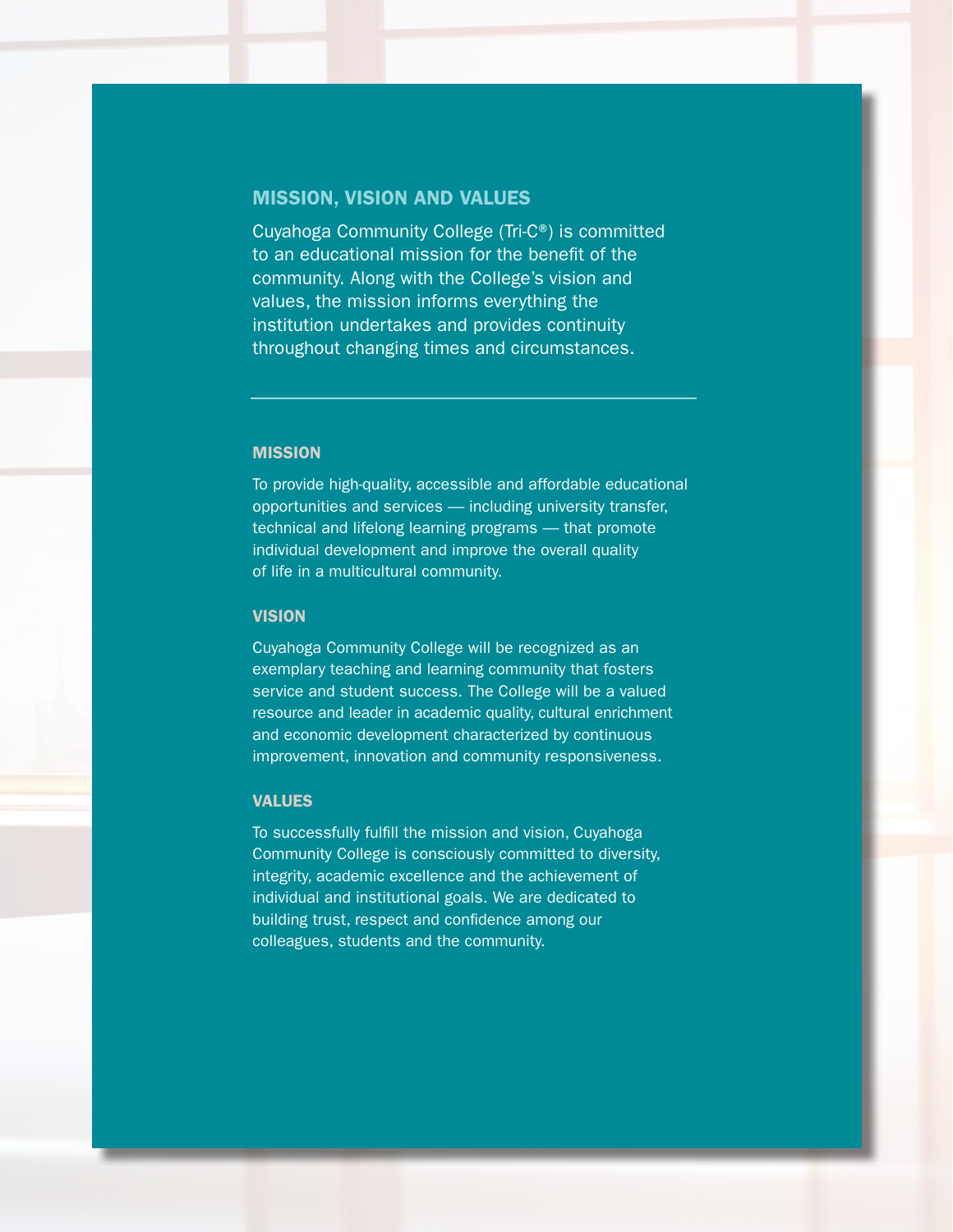# FOUNDATIONAL PRINCIPLES

As central elements of the Tri-C Mission, three foundational principles permeate every aspect of the College. These principles inform all of the institution's strategic priorities and are the responsibility of everyone at the College.

# ACCESS

Founded in 1963 as part of the growing community college movement, Tri-C has been committed to student access since the day the doors first opened to more than 3,000 prospective students on E. 14th Street in downtown Cleveland. The College has steadfastly maintained an open access admission policy, breaking down barriers for students from all backgrounds. Today, the College's focus remains on students and their specific goals — to join the workforce, transfer to a four-year institution or gain the knowledge required for the next step in life's journey.

# EQUITY

Tri-C is committed to the concept of inclusive excellence — equipping all students to be successful and ensuring that the College reflects the communities it serves in its student body, employees and operations. Tri-C recognizes that while students may receive similar access to education, they have not all achieved the same level of success, particularly in degree attainment. The College recognizes the differences among students and continues to identify opportunities to promote equity and support every student's success.

# **SUCCESS**

While Tri-C has historically emphasized equitable access to higher education, it is only relatively recently that the institution — like many large, urban colleges has taken a hard look at students' success toward their educational goals. Tri-C made dramatic strides under its previous strategic plan, increasing the College's official graduation rate by nearly 300 percent from 2010 to 2017 and marking significant gains in retention and in the number of degrees and certificates awarded each year, among other key metrics. Not willing to rest on its laurels, however, the College recognizes that there is still substantial room for growth.

Tri-C remains committed to involving every area of the institution in providing the tools students need to achieve their goals.

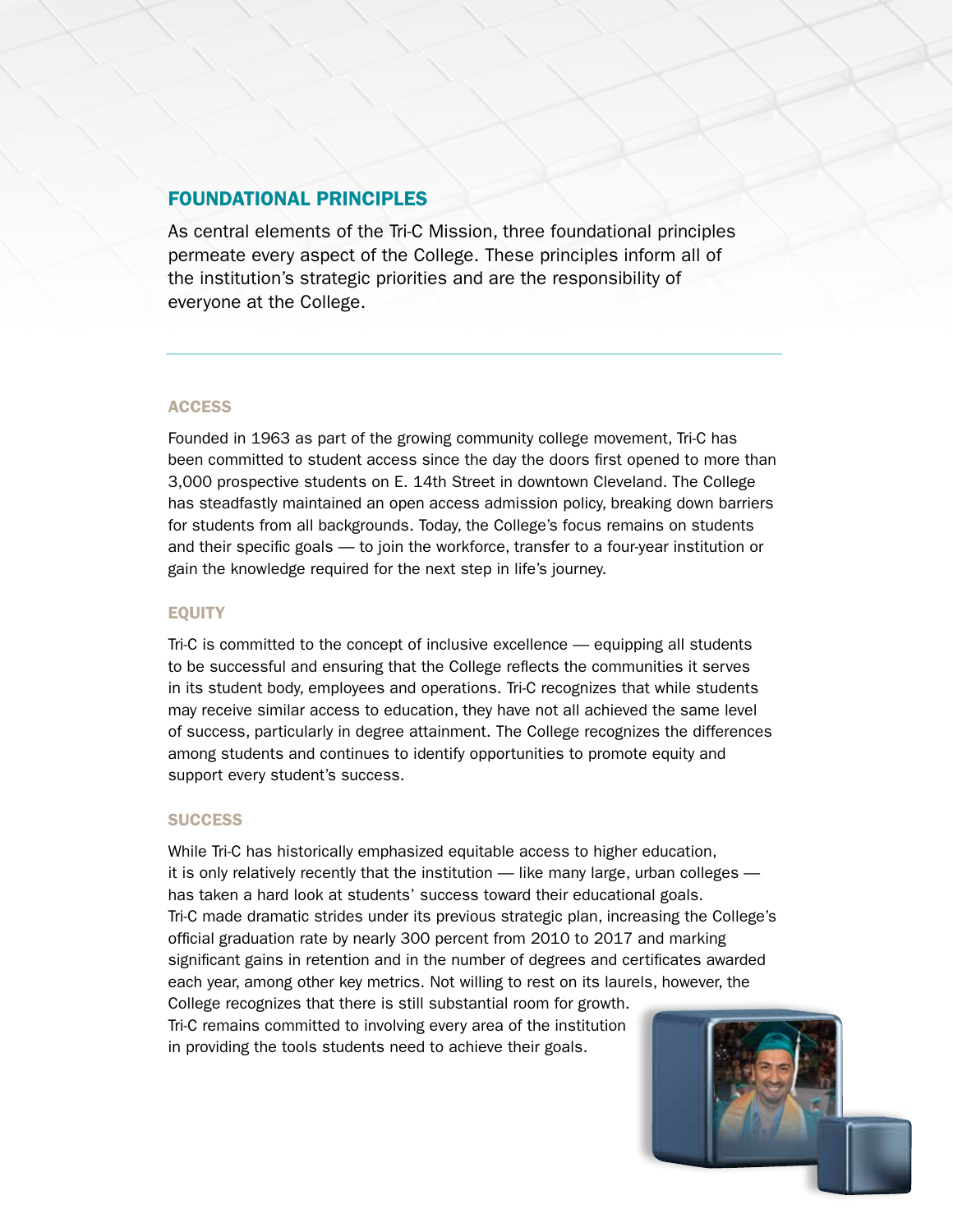# LETTER FROM THE PRESIDENT AND BOARD CHAIR

For more than 50 years, Cuyahoga Community College (Tri-C®) has provided highquality, accessible and affordable education opportunities to our community. As the education and workforce needs of Northeast Ohio have evolved and changed, Tri-C faculty and staff have continually provided innovative and adaptive programming and educational options to not only ensure that our students succeed, but that Greater Cleveland continues to grow and thrive.

To build upon this tradition of excellence, the Tri-C community has created a new fouryear strategic plan rooted in the foundational concepts of access, equity and success.

- Tri-C's commitment to access extends beyond opening the door to all students; it also means the College will identify and remove barriers to student success, whether personal, financial or educational.
- Similarly, Tri-C's dedication to equity means the College reflects the community it serves while ensuring that every student reaches the same level of success.
- **n** Finally, Tri-C recognizes that student success is not measured solely through degrees and certificates awarded; it also encompasses our responsibility to provide students with the knowledge and skills to succeed when they leave Tri-C, whether to enter the workforce or transfer to a four-year institution.

Using these concepts as its foundation, the strategic plan aligns Tri-C's institutional goals around five focus areas: affordability, brand and image, community, student experience, and workforce. Each of these areas is essential to the College's continued success and directly impacts our students and community.

Through this new strategic plan, the College will continue to build on its previous successes to promote excellence and fulfill its promise to Northeast Ohio that Tri-C is where futures begin.



Alex Johnson, Ph.D. **Andrew E. Randall President Chair, Board of Trustees** 



Cuyahoga Community College Cuyahoga Community College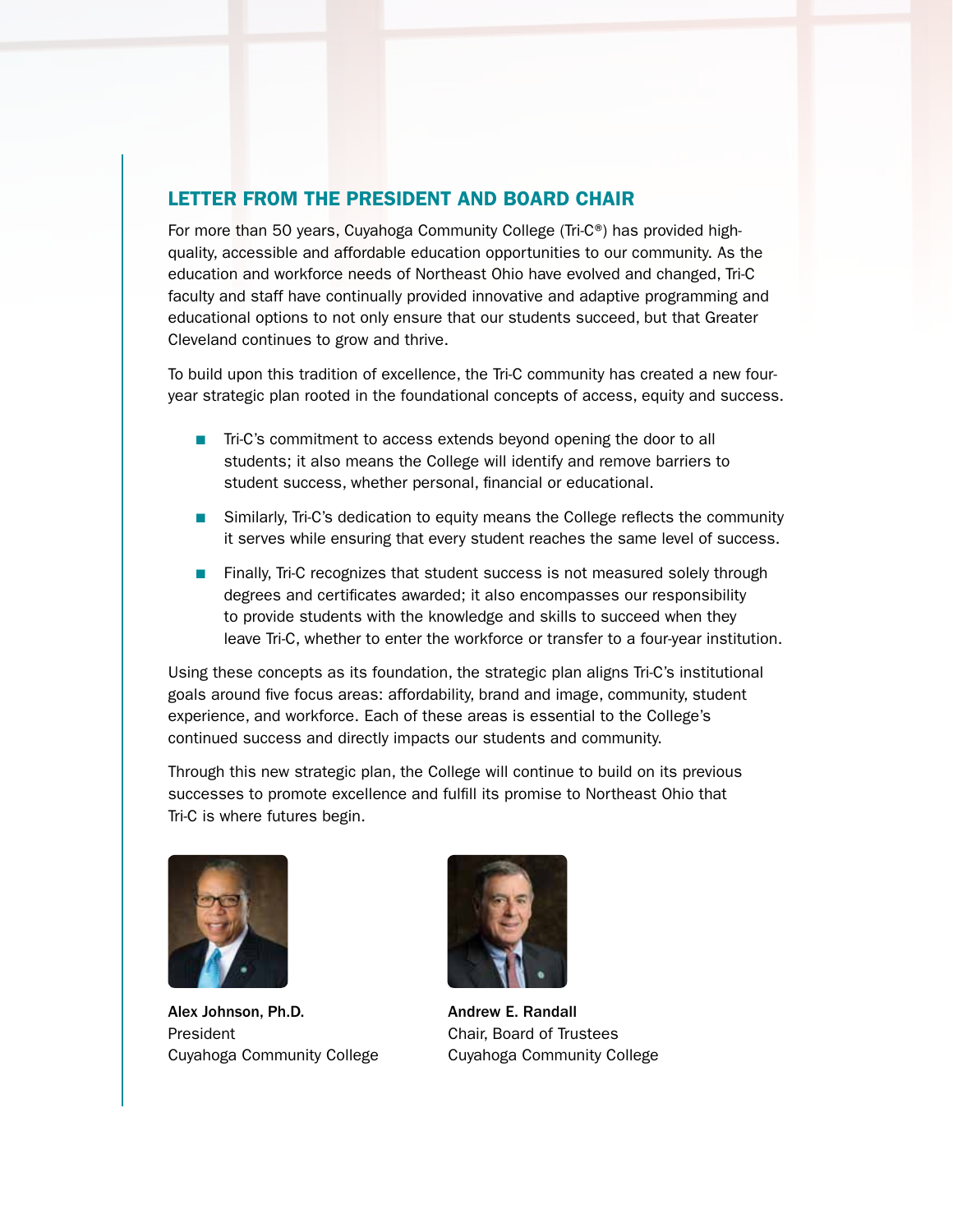# LETTER FROM THE STEERING COMMITTEE

The College-wide Strategic Planning Steering Committee is pleased to present the 2018-2022 Cuyahoga Community College Strategic Plan to our students, staff, faculty and community.

Last spring, more than 1,800 individuals participated in the strategic planning process, providing input and insight on Tri-C's new strategic focus areas through surveys, focus groups, appreciative inquiry activities and community outreach. The result of this work is the College's next four-year strategic plan, designed to continue to build excellence through access, equity and success.

The committee would like to thank all of the students, staff, faculty and community members who gave their time and expertise to contribute to the creation of this strategic plan. Your participation and feedback were invaluable to the strategic planning process and truly formed the foundation for this plan. We look forward to continuing to work with you as we move forward in implementing the plan to promote excellence and success for our students and community.

### Committee Chairs

#### William Gary Sr.

Executive Vice President Workforce, Community and Economic Development

#### Dave Kuntz

Executive Vice President/Treasurer Administration and Finance

# Karen Miller, Ph.D.

Executive Vice President/Provost Access, Learning and Success

# Committee Members

Alicia Booker John Buettner Jennifer Demmerle Rini Grover Jerry Hourigan Donna Imhoff, Ph.D. JaNice Marshall, Ed.D. Megan O'Bryan Beverly Owens Andrew Pegman, Ed.D. Robert Peterson Terri Pope, Ph.D. Claire Rosacco Shirley Stineman Jeff Tuma, J.D. Monique Umphrey, D.M. Kris Walz Lisa Williams, Ph.D.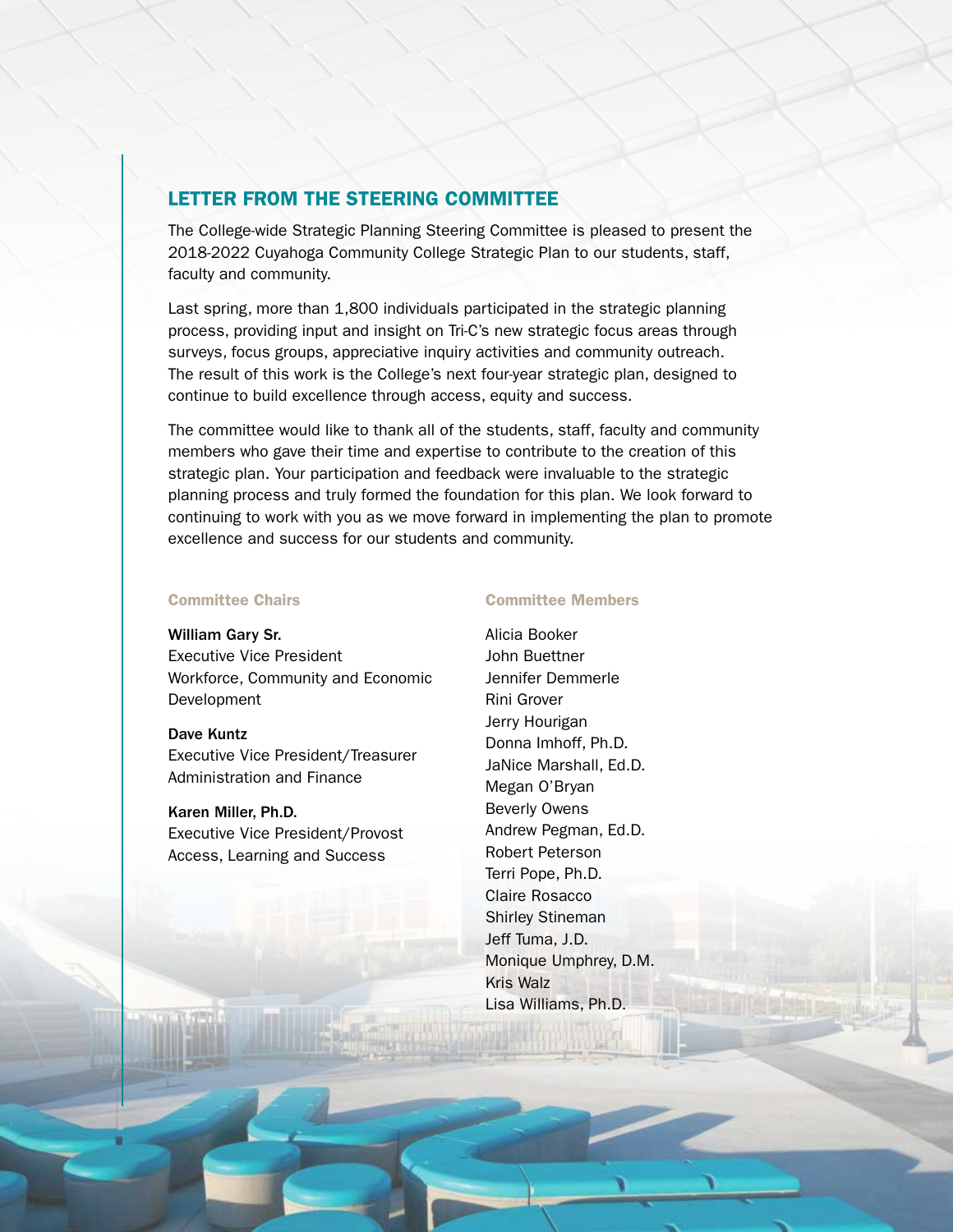In order for all students to access a quality education and succeed in their goals, Tri-C will provide a comprehensive student experience within a welcoming and safe learning environment.

- **n** Remove barriers for all students from point of entry to completion including using technology to support improved processes, academic monitoring of students and enhanced faculty engagement — to close the equity gap and improve success outcomes for all students.
- n Maintain high academic quality, rigor and integrity and support academic innovation and excellence in instruction in alignment with accreditation standards, College policies and procedures and the continual improvement processes of a self-regarding institution.
- **n** Improve flexibility of schedules and holistic service and support with expanded programs and offerings, both online and in person, as part of a framework of educational pathways.
- **n** Provide the facilities, technology and equipment that improve accessibility, enhance safety and security and support state-of-the-art learning environments that enrich the student experience.

#### **METRICS**

- Number of certificates and degrees awarded
- n Graduation rates/IPEDS graduation rates
- **n** Equity graduation rates
- Fall-to-fall retention
- Fall-to-spring retention
- Ruffalo Noel Levitz/CCSSE survey results year-to-year and nationally





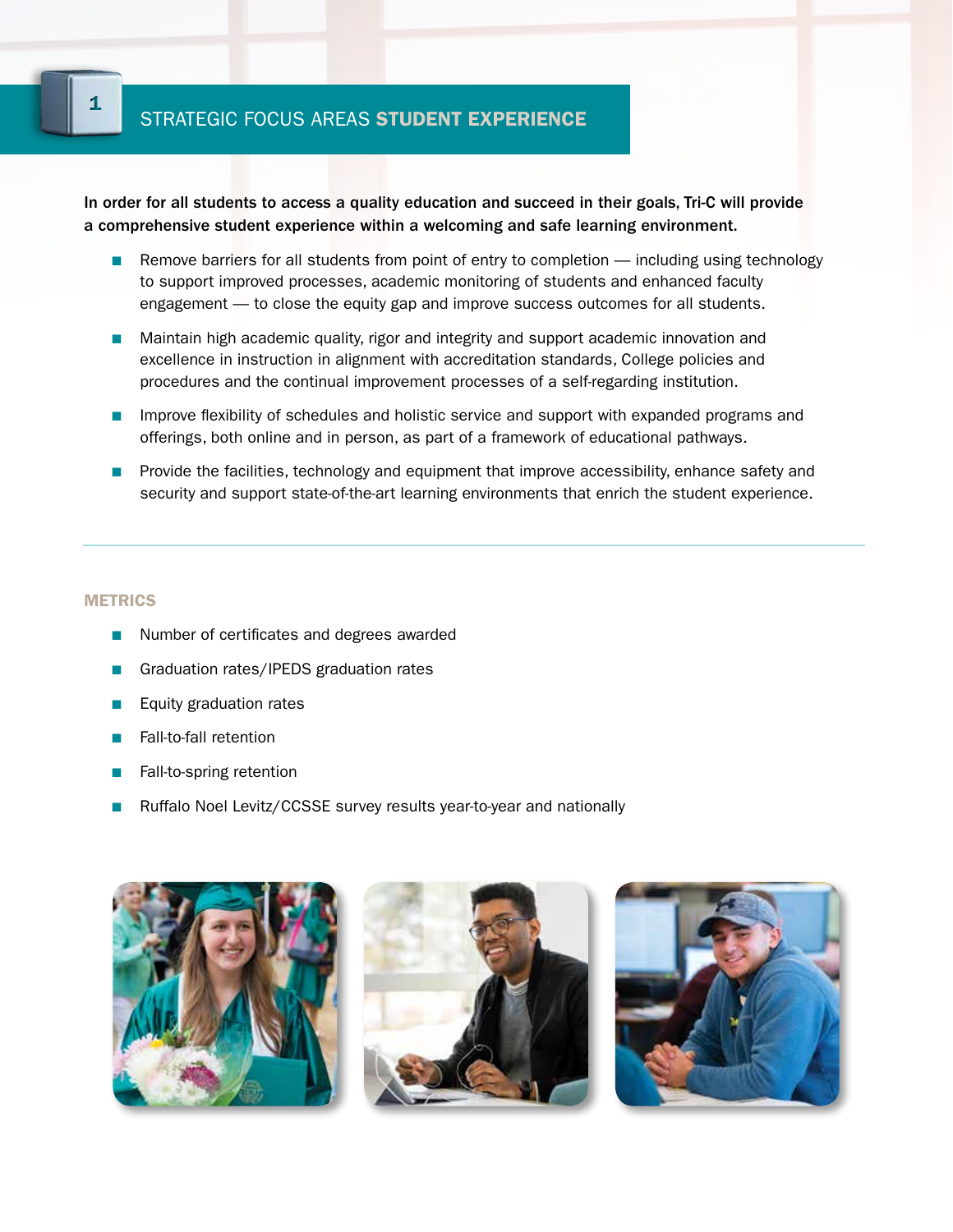# STRATEGIC FOCUS AREAS BRAND/IMAGE

Tri-C will continue to increase communication and engagement with its internal and external communities by promoting a culture of transparency, accountability and inclusion.

- Build upon an institutional culture committed to shared governance, collaboration, inclusive excellence and genuine care and concern for students and the community.
- Communicate progress toward strategic goals and stewardship of community resources to increase transparency and accountability.
- **n** Expand opportunities for student, alumni, employee and community identification with the College and the Tri-C brand.



# **METRICS**

2

- Total direct and indirect spend with diverse vendors and firms
- n Engagement with diverse firms regarding Phase II Facility Master Plan projects
- Maintain high TRIAD survey results





**REATIVE ARTS** 

A TRI-C® CENTER OF EXCELLENCE

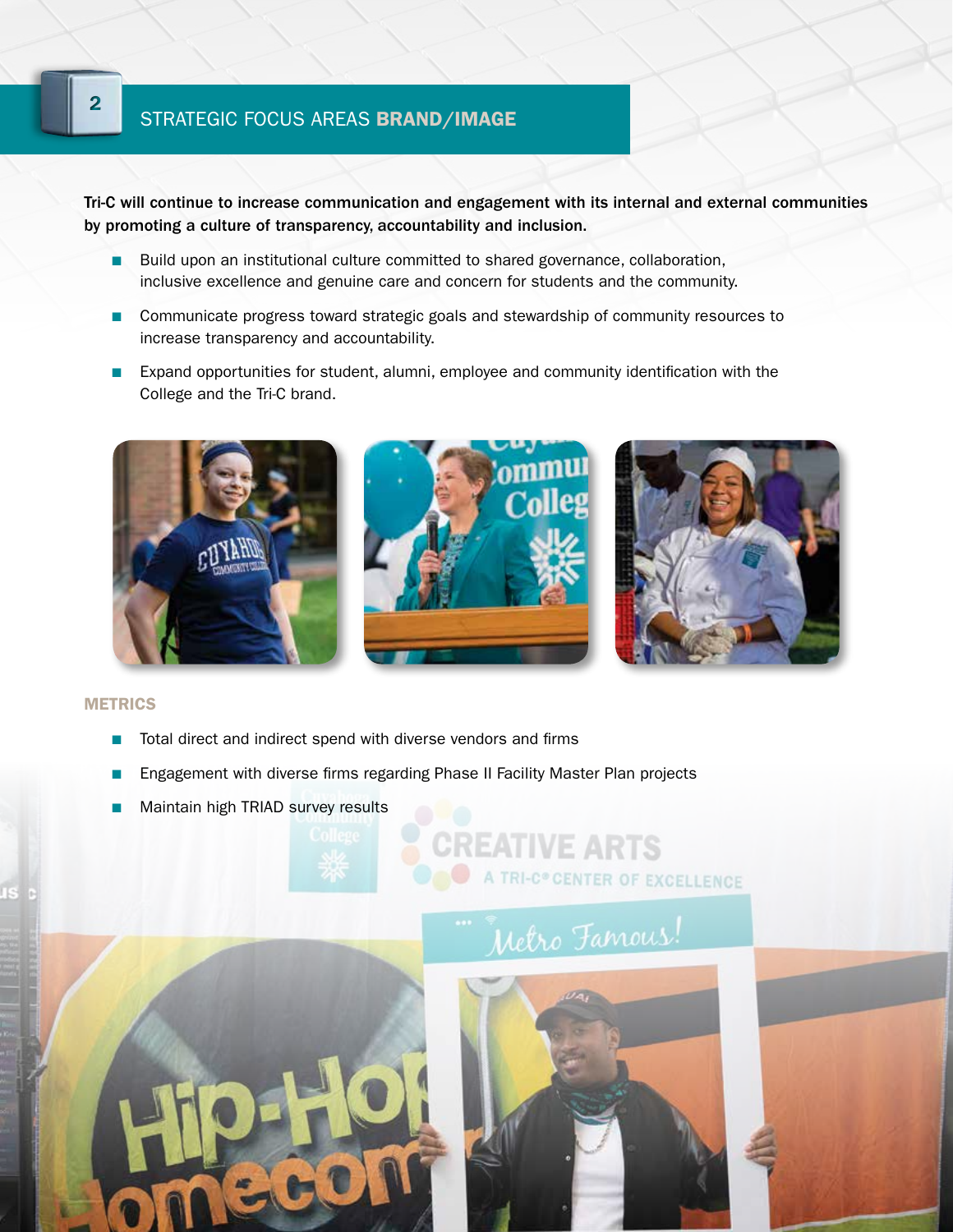# STRATEGIC FOCUS AREAS COMMUNITY

Tri-C will build upon its external community partnerships — including alumni, employers, educational institutions, organizations and governments — to meet student needs and improve the quality of life throughout the region.

- **n** Strengthen community outreach through strategic external partnerships in an effort to ensure a social and economic return on investment for Northeast Ohio.
- **n** Develop new opportunities for alumni to volunteer, reconnect and foster lifetime engagement with the College, including encouraging philanthropic support for the next generation of alumni.
- n Increase fundraising to support student success and College priorities.



#### **METRICS**

- **n** Number of strategic partnerships with key community-based organizations (CBOs)
- Funds available to support student scholarships
- **n** Dollar amount of donations secured through planned giving vehicles, endowment gifts and naming recognition opportunities
- Alumni Council and Alumni Ambassador program established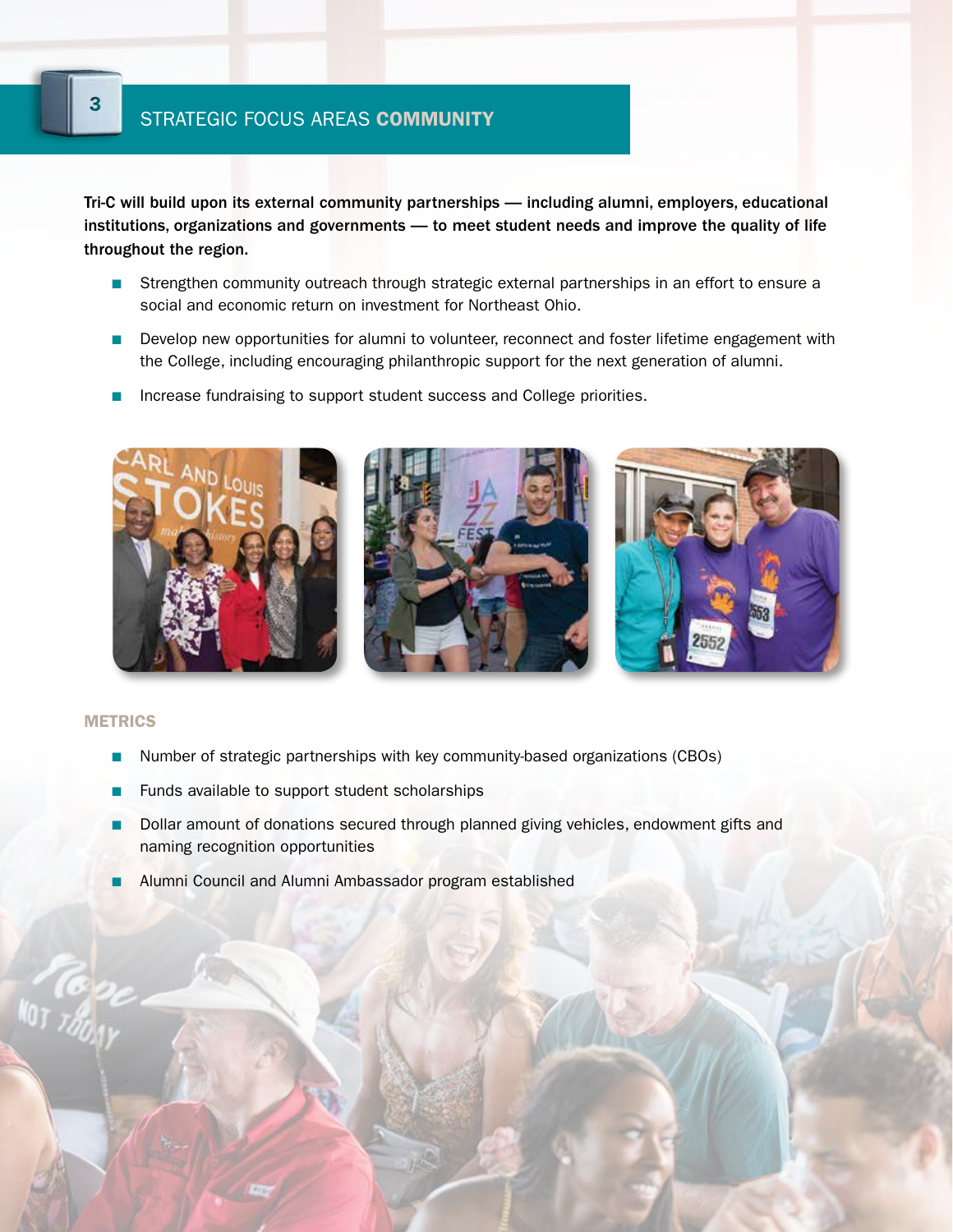# STRATEGIC FOCUS AREAS WORKFORCE

Tri-C will strengthen internal pathways and ensure that programs, degrees and credentials align with employer needs so that residents are prepared to participate in the skilled workforce and growing economy of Northeast Ohio.

- **n** Increase opportunities for students to earn degrees and industry credentials that closely align with employer requirements and strengthen the economy in Northeast Ohio.
- **n** Improve internal and community awareness of Tri-C's Centers of Excellence and the opportunities available to students through innovative pathways that integrate credit and noncredit programming.
- **n** Market all workforce programs internally and externally to increase awareness of available training and resulting career opportunities that provide sustainable/livable wages.

### **METRICS**

- Number of degrees and certificates/credentials awarded
- Number of additional pathways created within each Center of Excellence
- Number of new and repeat enrollments in workforce training programs







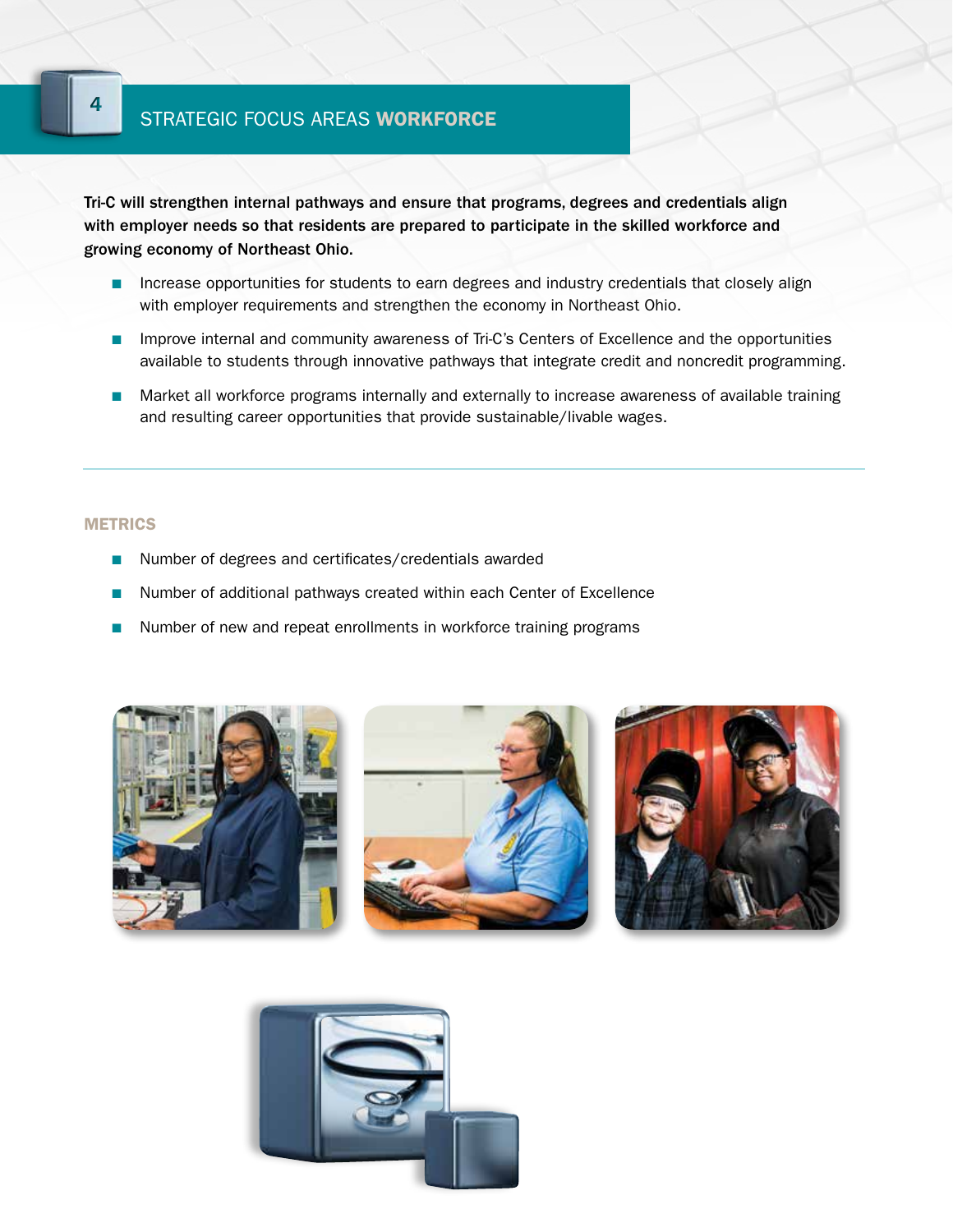# STRATEGIC FOCUS AREAS AFFORDABILITY

Tri-C will maintain its longstanding commitment to providing affordable educational opportunities and services, removing barriers to educational access, exercising good stewardship of taxpayer resources and ensuring institutional integrity.

- **n** Provide students with expanded resources that minimize student debt, lower the cost of attendance and provide affordable educational and training opportunities by reducing financial barriers to student access, equity and success.
- n Maximize institutional efficiencies and reduce operational expenses to reinvest in programs that support student success and completion.
- **n** Develop a College-wide budget that ensures continued fiscal integrity and long-term financial stability.



### **METRICS**

- **n** Percentage of cost savings for course materials
- Average annual student loan debt
- Dollars reinvested in student programs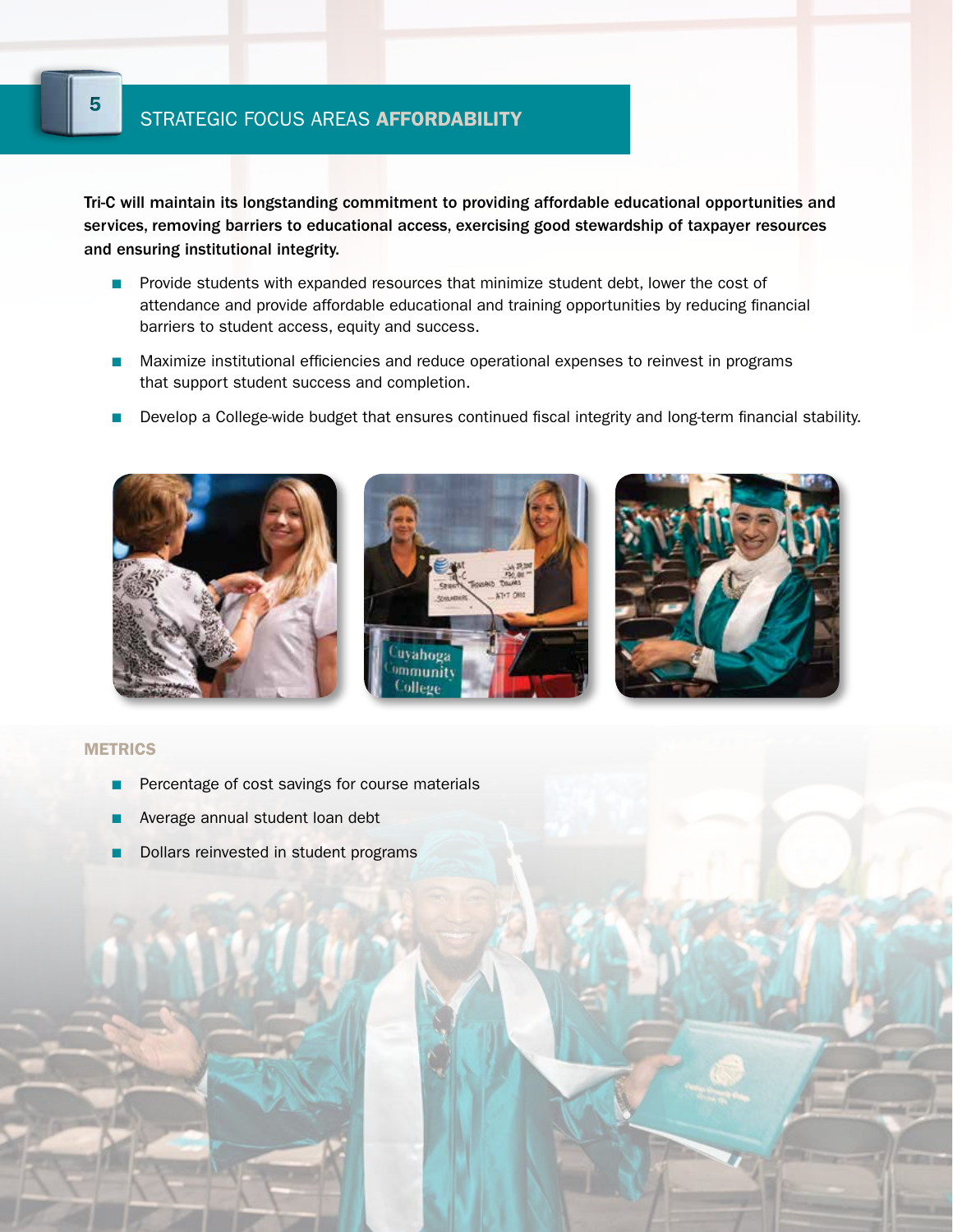